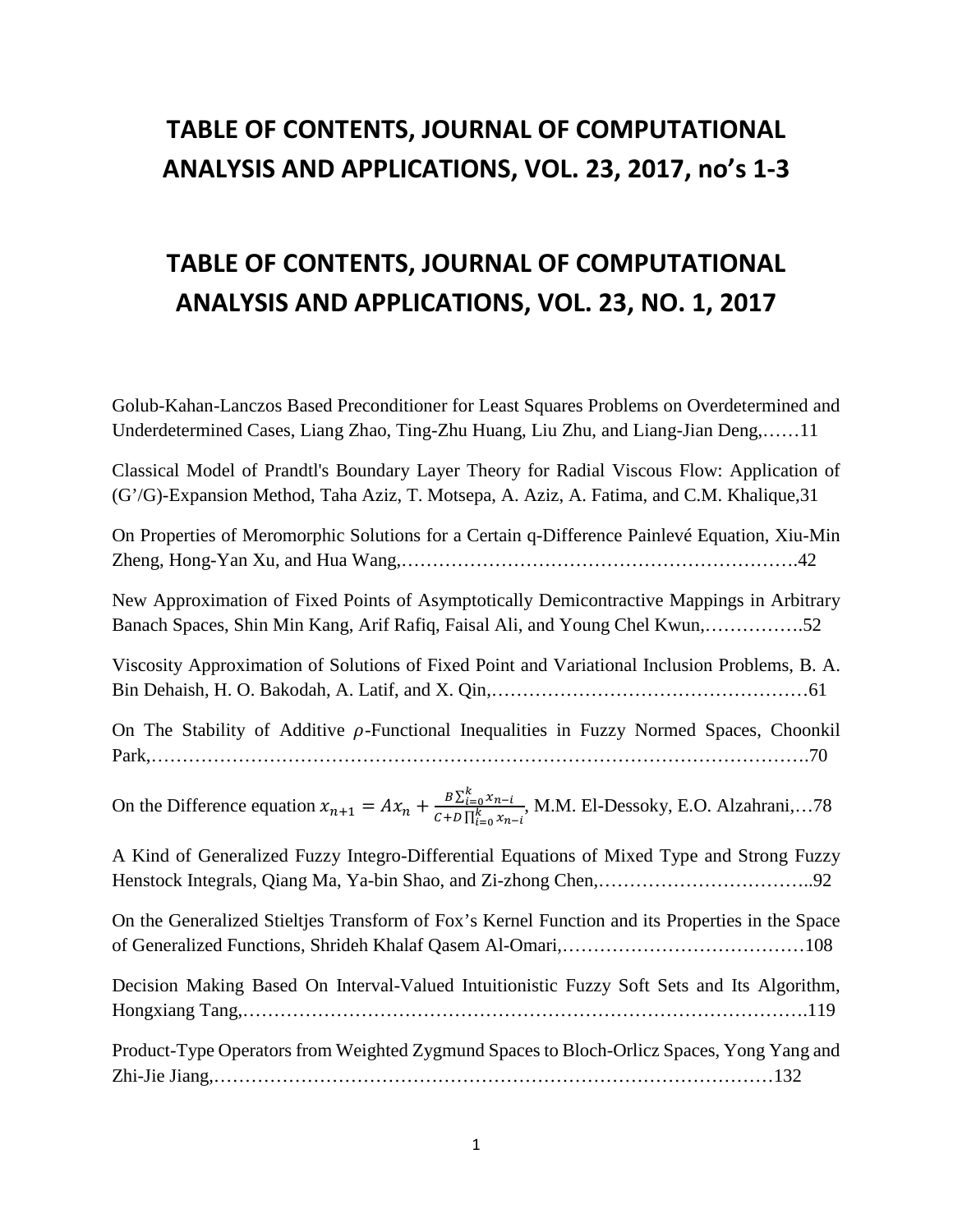| Union Soft p-Ideals and Union Soft Sub-Implicative Ideals in BCI-Algebras, Sun Shin Ahn, Jung |  |
|-----------------------------------------------------------------------------------------------|--|
|                                                                                               |  |
| Interval-Valued Fuzzy Rough Approximation Operators, Weidong Tang, Jinzhao Wu, and Meiling    |  |
|                                                                                               |  |

Some Weighted Hermite-Hadamard Type Inequalities For Geometrically-Arithmetically Convex Functions On The Co-Ordinates, Wajeeha Irshad, M.A.Latif, and M. Iqbal Bhatti,………….181

## **TABLE OF CONTENTS, JOURNAL OF COMPUTATIONAL ANALYSIS AND APPLICATIONS, VOL. 23, NO. 2, 2017**

| Effect of RTI Drug Efficacy on the HIV Dynamics with Two Cocirculating Target Cells, A. M.                                                                                               |
|------------------------------------------------------------------------------------------------------------------------------------------------------------------------------------------|
| Composition Operators on Dirichlet-Type Spaces, Liu Yang and Yecheng Shi,229                                                                                                             |
| On Left Multidimensional Riemann-Liouville Fractional Integral, George Anastassiou,239                                                                                                   |
| Weak Closure Operations on Ideals Of BCK-Algebras, Hashem Bordbar, Mohammad Mehdi                                                                                                        |
| Communication Between Relation Information Systems, Funing Lin and Shenggang Li,263                                                                                                      |
| Global Stability in a Discrete Lotka-Volterra Competition Model, Sangmok Choo and Young-Hee                                                                                              |
| Weighted Composition Operators from Bloch Spaces Into Zygmund Spaces, Shanli Ye,294                                                                                                      |
| Approximate Homomorphisms and Derivations on Non-Archimedean Lie JC*-Algebras, Javad                                                                                                     |
| On Distribution and Probability Density Functions of Order Statistics Arising From Independent<br>But Not Necessarily Identically Distributed Random Vectors, M. Güngör and Y. Bulut,314 |
| Stability of Homomorphisms and Derivations in Non-Archimedean Random C*-Algebras via                                                                                                     |
| On The Fuzzy Stability Problems of Generalized Sextic Mappings, Heejeong Koh and Dongseung                                                                                               |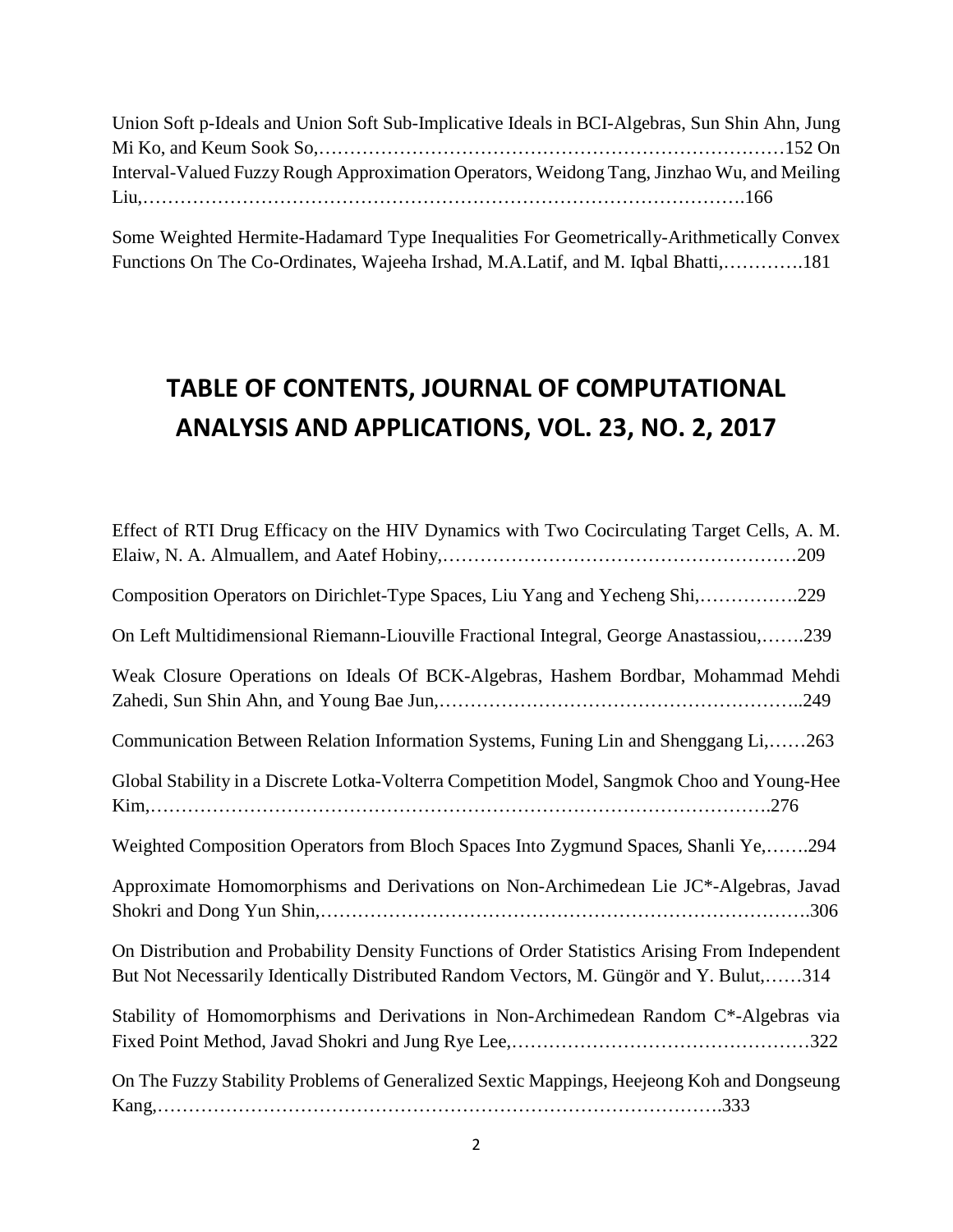|                                                                                          |  | Existence and Uniqueness of Solutions to SFDEs Driven By G-Brownian Motion with Non-     |  |                   |  |
|------------------------------------------------------------------------------------------|--|------------------------------------------------------------------------------------------|--|-------------------|--|
|                                                                                          |  |                                                                                          |  |                   |  |
|                                                                                          |  | Approximation of a Kind of New Bernstein- Bézier Type Operators, Mei-Ying Ren, Xiao-Ming |  |                   |  |
| Approximation by Complex Stancu Type Summation-Integral Operators in Compact Disks, Mei- |  |                                                                                          |  |                   |  |
|                                                                                          |  | Ying Ren, Xiao-Ming                                                                      |  | Zeng, and Wen-Hui |  |
|                                                                                          |  |                                                                                          |  |                   |  |
|                                                                                          |  | On Right Multidimensional Riemann-Liouville Fractional Integral, George Anastassiou,377  |  |                   |  |

## **TABLE OF CONTENTS, JOURNAL OF COMPUTATIONAL ANALYSIS AND APPLICATIONS, VOL. 23, NO. 3, 2017**

| Dynamics of a Difference Equation with Maximum, Taixiang Sun and Guangwang Su,401                |
|--------------------------------------------------------------------------------------------------|
| General Properties of Concave Functions Defined by the Generalized Srivastava-Attiya Operator,   |
| On the zeros of Eigenfunctions of Discontinuous Sturm-Liouville Problems, K. Aydemir and O.      |
| Fuzzy Stability of an Additive-Quadratic Functional Equation in Matrix Fuzzy Normed Spaces,      |
| Closed Form Expressions of Some Systems of Nonlinear Partial Difference Equations, Tarek F.      |
| Two-Dimensional Chlodowsky Variant of q-Bernstein-Schurer-Stancu Operators, Mehmet Ali           |
| Global Stability in Stochastic Difference Equations for Predator-Prey Models, Sangmok Chooa      |
| Weighted Superposition Operators from Zygmund Spaces to $\mu$ -Bloch Spaces, Zhi Jie Jiang, Ting |